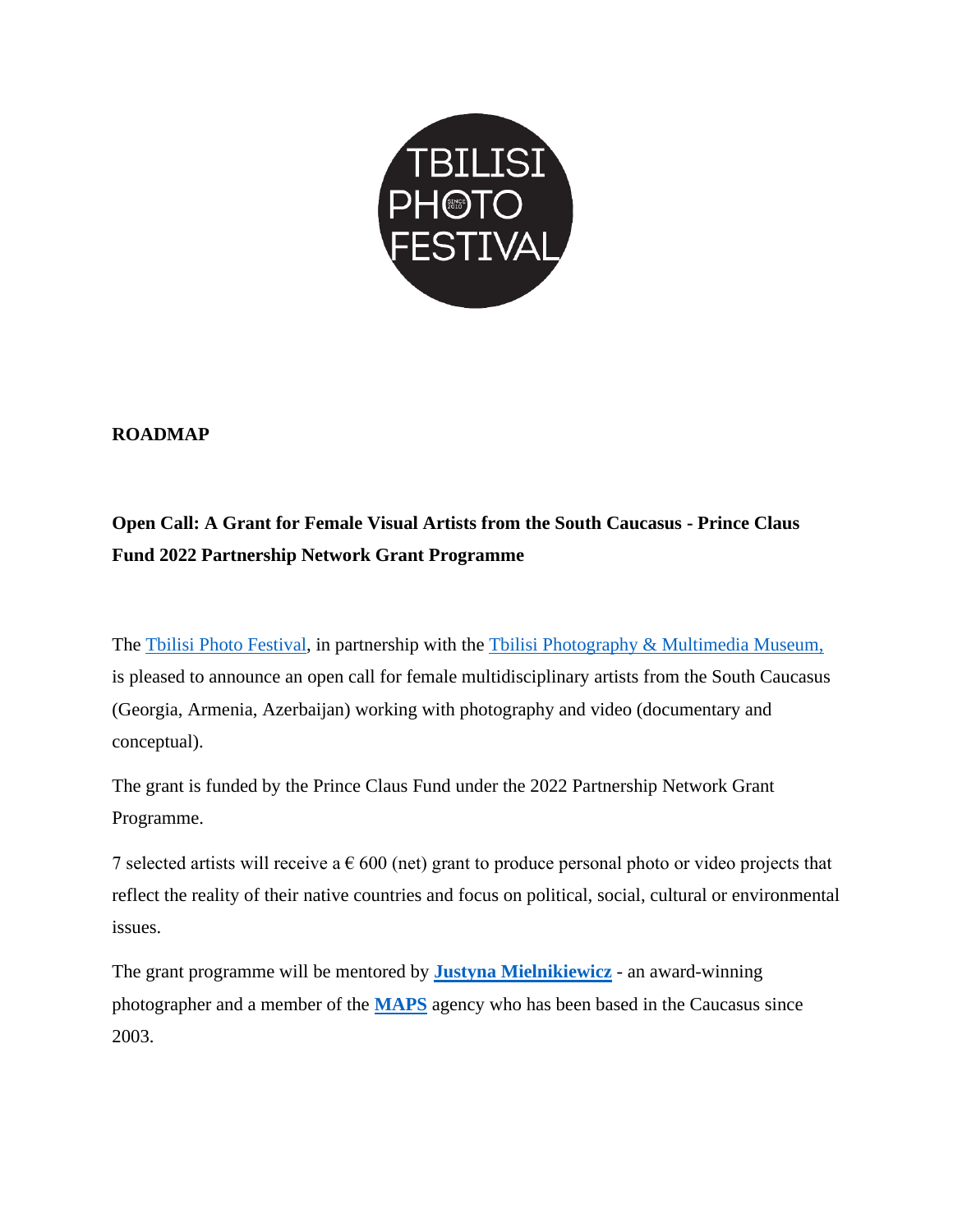Each selected artist will be given the opportunity to develop her project during 6 individual mentoring sessions. These will take place twice a month for a period of 3 months and will focus on developing the project's idea, editing the story, advice on shooting sessions and producing a piece of multimedia work by the end of the grant programme.

#### **The deadline for applications is 25 March 2022**

### **The 3-month mentorship programme will run from April to June 2022**

#### **Description**

The Prince Claus Fund awarded a three-year (2020-2022) Partnership Network Grant to the Tbilisi Photo Festival (TPF) and Tbilisi Photography & Multimedia Museum (TPMM).

Each year, an open call is announced for female visual artists from different regions. In 2022, the grant will support artists from the South Caucasus.

Through individual online tutorials, the programme's mentor will help selected artists to develop their artistic projects, to define an original visual language and to develop or finalize their photo or video projects.

In addition to the production grant and 3-month tutorial, the programme will also involve educational activities designed to strengthen the chosen artists' professional skills, including talks by invited international experts in photography, project writing and fundraising.

At the end of the tutoring period, each artists will produce a multimedia project. Video or slideshow editing and production will be provided by the TPF and TPMM team.

Once edited, the multimedia projects will be uploaded to the TPMM's *[i-mediatheque](https://tpmm.ge/en/video-archive/all/all/0/0/)* (online multimedia archive), which enjoys both free access and international visibility.

This open call concerns visual artists who generate part of their income from photography and hope to improve their professional performance and gain better visibility within the international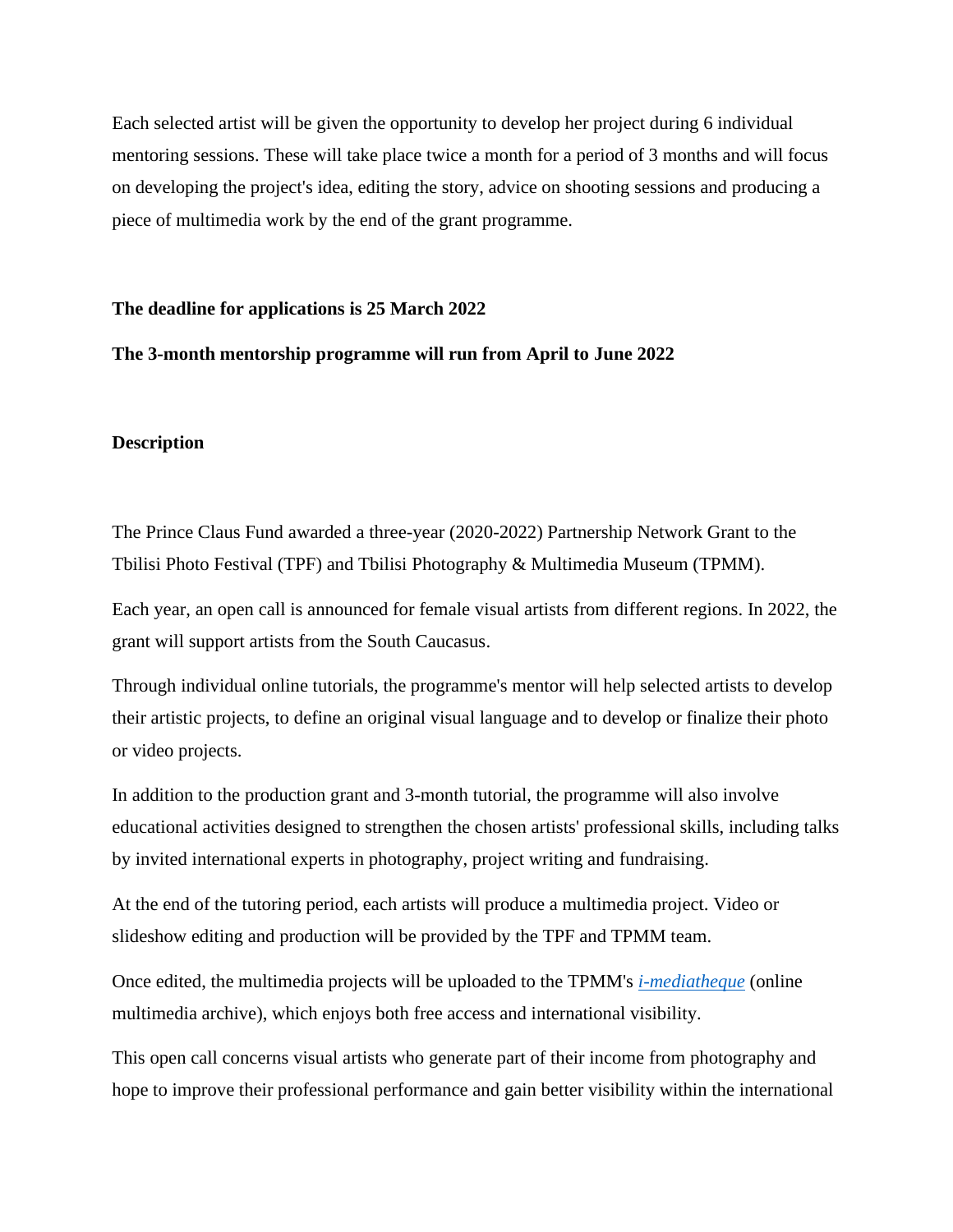photography network. Both current and new projects are eligible.

All projects should be completed by June 2022.

For details on how to apply and the legal agreements, check below. Please follow the instructions closely.

## **Programme Mentor**

**Justyna Mielnikiewicz** is an award-winning photographer from Poland who has been based in Tbilisi, Georgia since 2003. Her work has been published internationally—notably by *The New York Times*, *Newsweek*, *Le Monde*, *Stern*, *National Geographic* and the *Wall Street Journal*. She has won awards from World Press Photo, the Canon Female Photojournalist Prize and the Magnum Foundation's Caucasus Young Photographer Award, as well as the Aftermath Project Grant and the Eugene Smith Fund in 2016.

The most important part of her work is devoted to personal, long-term projects published as books. Published in 2014, her first book was *Woman with a Monkey: the Caucasus in Short Notes and Photographs*, followed in 2019 by by *A Ukraine Runs Through It*, which was shortlisted among the 20 best books of Paris Photo and Aperture.

She teaches photography workshops and is available for lectures on different aspects of the transformations that the countries of Central Europe and the post-Soviet space are undergoing, in particular the Caucasus and Ukraine. She is a member of the MAPS Agency ( [www.mapsimages.com\)](http://www.mapsimages.com/).

### **How to apply**

Applicants should send:

1 - A description of a current or new photo project proposal (maximum one page, in PDF format). Please include all contact details as well as links to any online work.